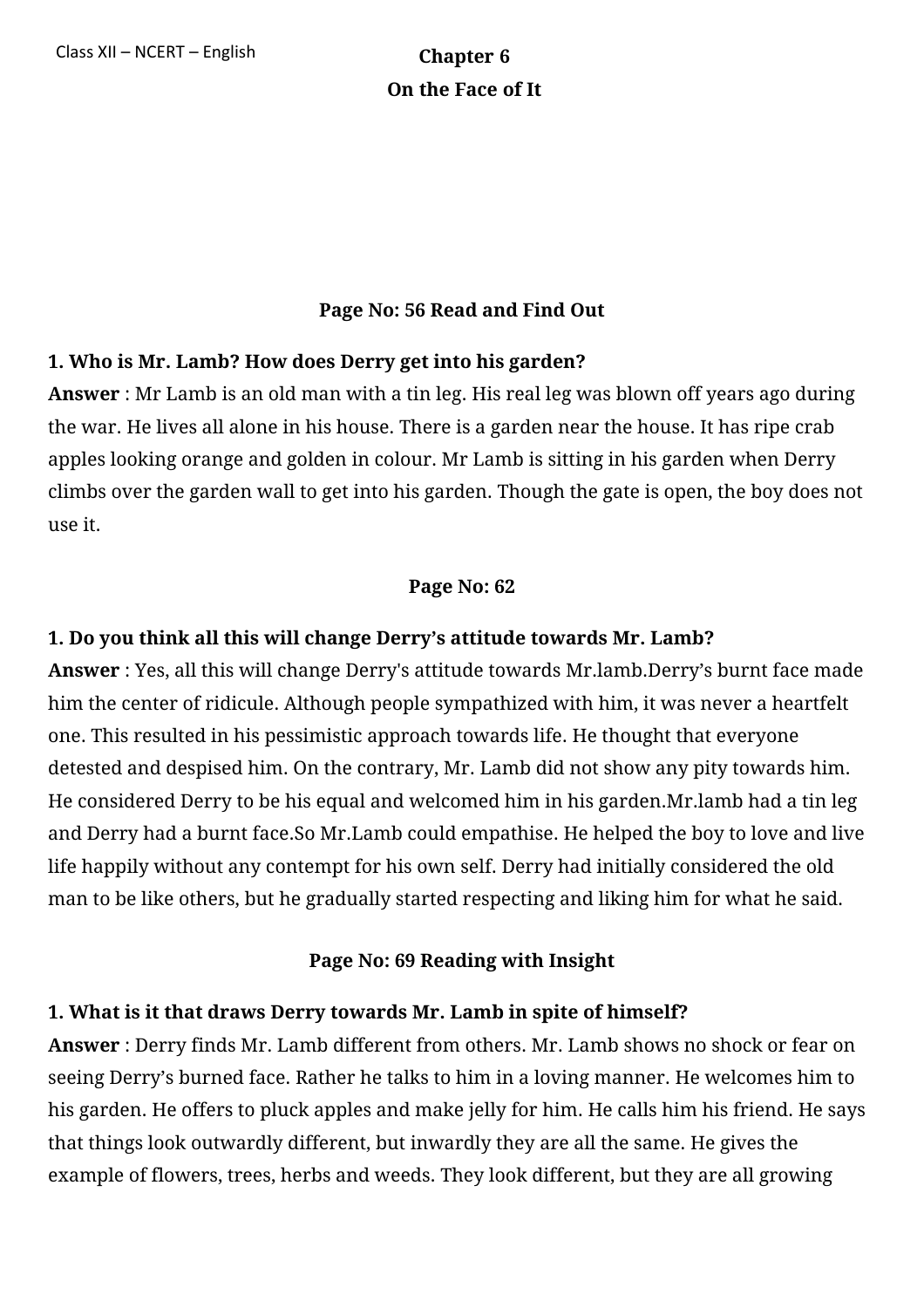living things. Similarly, people can have different looks, but inwardly they are all the same. Derry says that he hates some people. When Mr.Lamb hears this, he says that it can do him more harm than any bottle of acid. Acid burns only the face, but hatred burns one's inside -the soul.. He tells Derry never to think of his burned face. He has two arms, two legs, eyes ears, tongue and a brain. And if he has a firm mind, he can do better than others. It is by such words of encouragement that Mr. Lamb draws Derry to himself.

# 2. In which section of the play does Mr. Lamb display signs of loneliness and disappointment? What are the ways in which Mr. Lamb tries to overcome these **feelings?**

**Answer**: Although the loneliness of Derry dominates the play, there are evident traces of Mr. Lamb's loneliness throughout the first scene of the play. The old man says that having heard the bees for a "long time" he knows that they "sing", not buzz. It not only depicts how his perception was different from others but also illustrates that he was lonely .He did not have any one to be with him.

Another evidence of his loneliness is the fact that the whole day he sat in the sun and read books. This proves that books were his only true friends. He says that his "empty house" is full of books .This shows that the void of his empty life was filled in by books.

By the end of this scene, it becomes even clearer that he is lonely and sad when he mutters to himself that no one comes back to him after the first meeting. Likewise, he does not expect Derry to return. He was so sure that Derry would never return that he climbed the ladder to collect all the apples himself.However, Derry had offered to help him after informing his mother, but the old man was not sure of his return. Ironically, he would have died unnoticed if Derry had not returned to fill the emptiness of his own life.

## **3. The actual pain or inconvenience caused by a physical impairment is often much less** than the sense of alienation felt by the person with disabilities. What is the kind of **behaviour that the person expects from others?**

**Answer** : A person with any physical impairment can live life with respect and honour, if he is not ridiculed and punished with heartless pity. He expects empathy rather than sympathy. If everyone looks down at him with a pessimistic approach, he may never be able to come out of his sorrow, and consequently, would recline to his own secluded world. He is already in tremendous mental and emotional pressure. So, he expects others to be understanding rather than remind him of his disability.